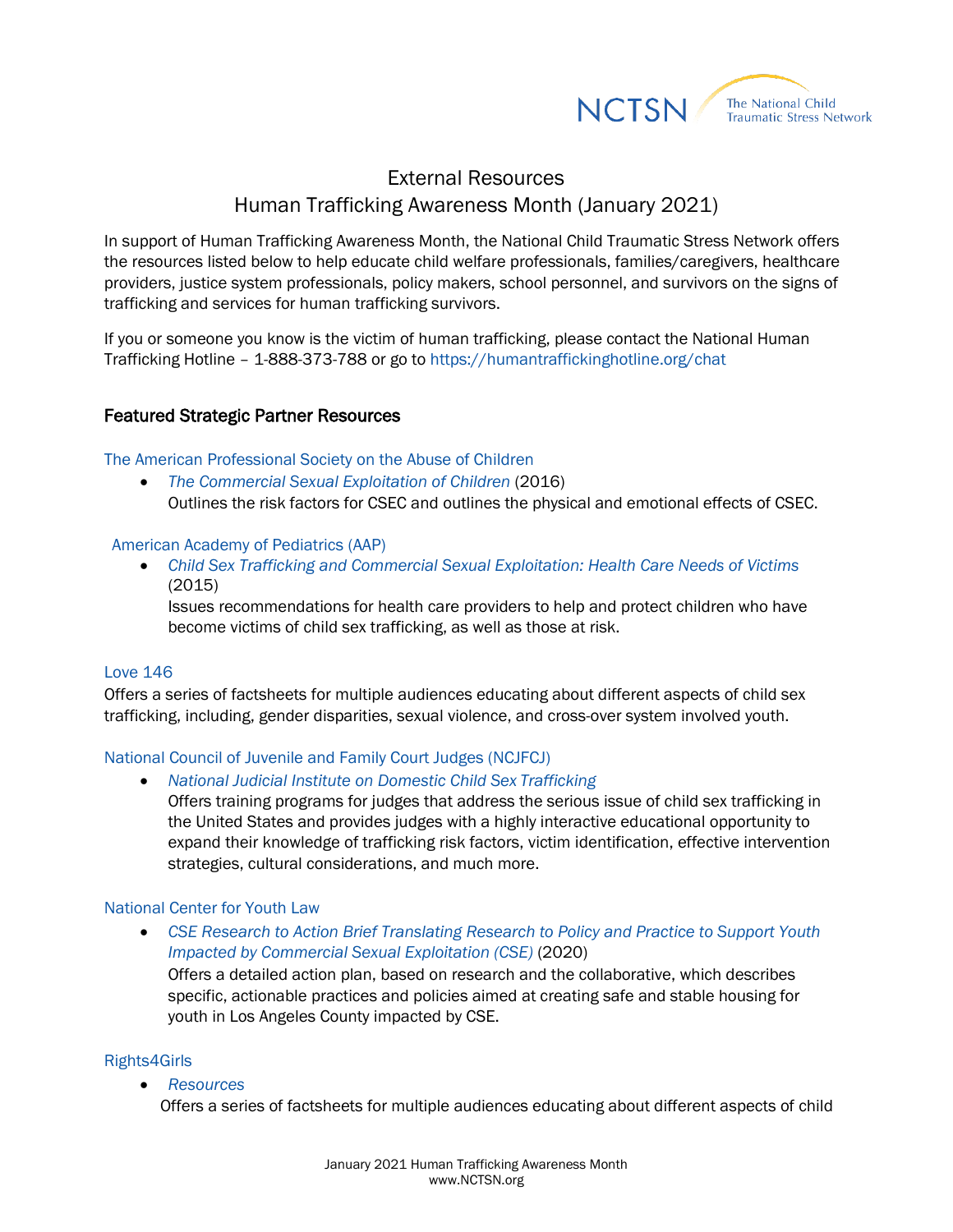sex trafficking, including, gender disparities, sexual violence, and cross-over system involved youth.

# Child Welfare Professionals

# [Center for the Human Rights of Children](http://www.luc.edu/chrc/index.shtml)

• *[Building Child Welfare Response to Child](https://www.luc.edu/media/lucedu/chrc/pdfs/BCWRHandbook2011.pdf) Trafficking* (2011) Provides policies, protocols, and forms for incorporating child trafficking identification and response mechanisms into state and privatechild welfare systems, using Illinois as a case study.

# [Child Welfare Information Gateway](https://www.childwelfare.gov/)

• [Human Trafficking and Child Welfare: A Guide for Child Welfare Agencies](https://www.childwelfare.gov/pubs/trafficking-agencies/) (2017) Explores how child welfare agencies can support children who are victims ofhuman

trafficking, as well as children who are at greater risk for future victimization. It provides background information about the issue, including its scope and relevant Federal legislation and initiatives, and strategies that agencies can implement to address the trafficking of children. State and local policy and program examples also are provided.

# [Family and Youth Services Bureau](https://www.acf.hhs.gov/fysb)

• *[Most at Risk: Population-Based Approaches for Helping Trafficking](https://youth.gov/federal-links/most-risk-population-based-approaches-helping-trafficking-victims) Victims*

Explores youth populations who are most prone to trafficking and what youth and family workers can do to help them recover from that trauma.

# [National Center for Youth Law](http://youthlaw.org/)

• *[The Intersection of the Child Welfare System withthe Commercial Sexual Exploitation of](http://youthlaw.org/wp-content/uploads/2015/03/FROM-ABUSED-AND-NEGLECTED-TO-ABUSED-AND-EXPLOITED.pdf) [Children](http://youthlaw.org/wp-content/uploads/2015/03/FROM-ABUSED-AND-NEGLECTED-TO-ABUSED-AND-EXPLOITED.pdf)* (2014) Explores the intersection between child sex trafficking/exploitation and the child welfare/foster care system.

# [National Network for Youth](https://www.nn4youth.org/)

• [Responding to Youth Homelessness: A Key Strategy for Preventing Human Trafficking](https://www.nn4youth.org/wp-content/uploads/NN4Y-2018-white-paper-human-trafficking-WEB-1.pdf) (2018) Using this research, policymakers, service providers, and advocates can and must bring about change to meet the basic needs of young people to prevent and address homelessness and trafficking.

# [The National Human Trafficking Resource Center at Polaris Project](https://polarisproject.org/resources-and-reports/)

• *[Comprehensive Human Trafficking](https://humantraffickinghotline.org/sites/default/files/Comprehensive%20Trafficking%20Assessment.pdf) Assessment*

Contains questions helpful in assessing a client for potential signs that she/he has been a victim of human trafficking.

• *[Polaris Project Medical Assessment Tool](https://www.safvic.org/wp-content/uploads/2016/01/Medical-Assessment-Tool-HT.pdf)* Provides lists of medical signs to look for when assessing potential human trafficking victims.

# [Shared Hope International](https://sharedhope.org/)

- *[National Report on Domestic Minor Sex](https://sharedhope.org/product/the-national-report-on-domestic-minor-sex-trafficking/) Trafficking*
	- Synthesizes 10 field assessments conducted in targeted locations in the United States, providing a comprehensive understanding of child sex trafficking across America. The report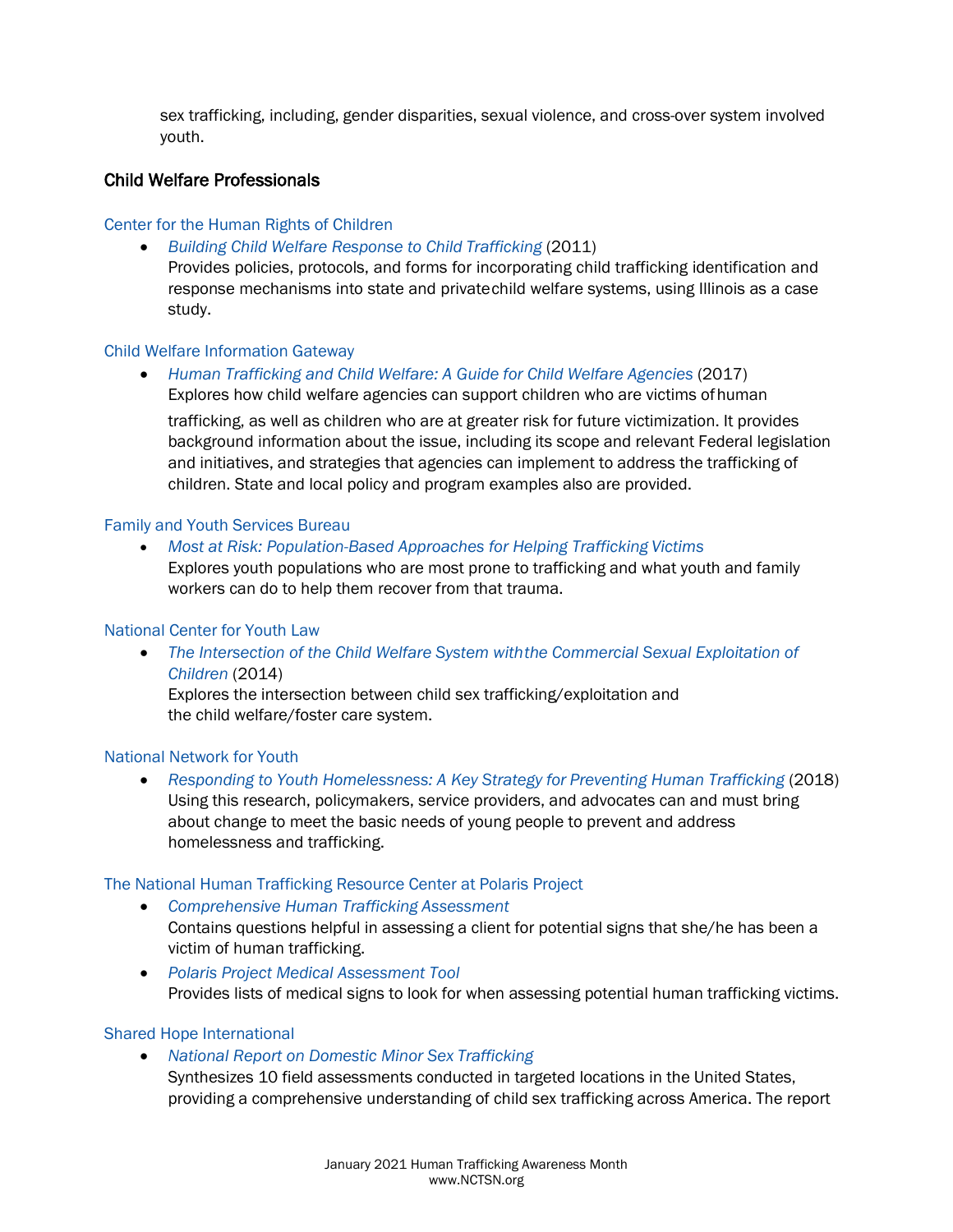addresses the proper identification of children, treatment and care, and criminalization of buyers.

[US Department of Health and Human Services, Administration for Children, Youth, and Families, Office](https://www.acf.hhs.gov/otip)  [in Trafficking Persons](https://www.acf.hhs.gov/otip)

• *[Examining the Link, Foster Care Runaway Episodes and Human Trafficking](https://www.acf.hhs.gov/sites/default/files/opre/foster_care_runaway_human_trafficking_october_2020_508.pdf)* (2020) Discusses the number of youths who run from foster care, factors that place youth at risk of running from care, and the evidence around running from care and sex trafficking victimization. Where applicable, they also review the evidence around running from care and labor trafficking. Also, includes a discussion of promising efforts to reduce risks for running away.

# Families and Caregivers

# [Ark of Hope for Children](https://arkofhopeforchildren.org/)

Provides advocacy and services for survivors of child sex trafficking and their families, including live web-based chats, rehabilitation-focused facilities for trafficking survivors, and training for providers.

# [Children of the Street](https://www.childrenofthestreet.com/)

• *[Parent Toolkit](https://www.childrenofthestreet.com/parent-toolkit)*

Educates parents on the issue of sexual exploitation and human trafficking, enabling them to recognize warning signs, safeguard their children against exploitation, and equip them with strategies and tools for managing this issue should it happen to their child.

### [The National Center for Missing & Exploited Children](http://www.missingkids.com/Home)

- *[Child Sex Trafficking in America: A Guide for Parents and Guardians](https://www.missingkids.org/content/dam/missingkids/pdfs/CSTinAmerica_ParentsGuardians.pdf)* (2014) Provides parents and guardians with information on what child trafficking is and how to keep their children safe.
- [Netsmartz: Online Safety for Kids and Families](https://www.missingkids.org/netsmartz/videos)

Provides age-appropriate videos and activities to help teach children be safer online with the goal of helping children to become more aware of potential online risks and empowering them to help prevent victimization by making safer choices on and offline.

#### [Office of Sex Trafficking Intervention Research, Arizona State University](https://socialwork.asu.edu/stir)

• *[Teen Sex Trafficking](https://socialwork.asu.edu/sites/default/files/Teen%20Sex%20Trafficking%20Awareness%20Training%20Brochure.pdf)* 

Describes the complex issue of teen sex trafficking to help parents and caregivers recognize the warning signs and know how to seek help.

### [The Rebecca Project for Human Rights \(RPHR\)](http://www.rebeccaprojectjustice.org/index.php)

• *[Rebecca Project Sacred Daughters Girls](http://rebeccaprojectjustice.org/our-work/) Initiative* Is a national juvenile justice and advocacy program for girls and young women commercially trafficked and/or caught in the net of the criminal justice system due to trafficking.

# [Women's Justice Center](https://www.justicewomen.com/news/)

• *A Guide for Mothers, [Grandmothers](http://justicewomen.com/guide/) & Others for Helping a Girl Caught in Prostitution of Se[x](http://justicewomen.com/guide/) [Trafficking](http://justicewomen.com/guide/)*

Provides tip on recognizing signs of trafficking and tips for responding to and supporting victims of human trafficking.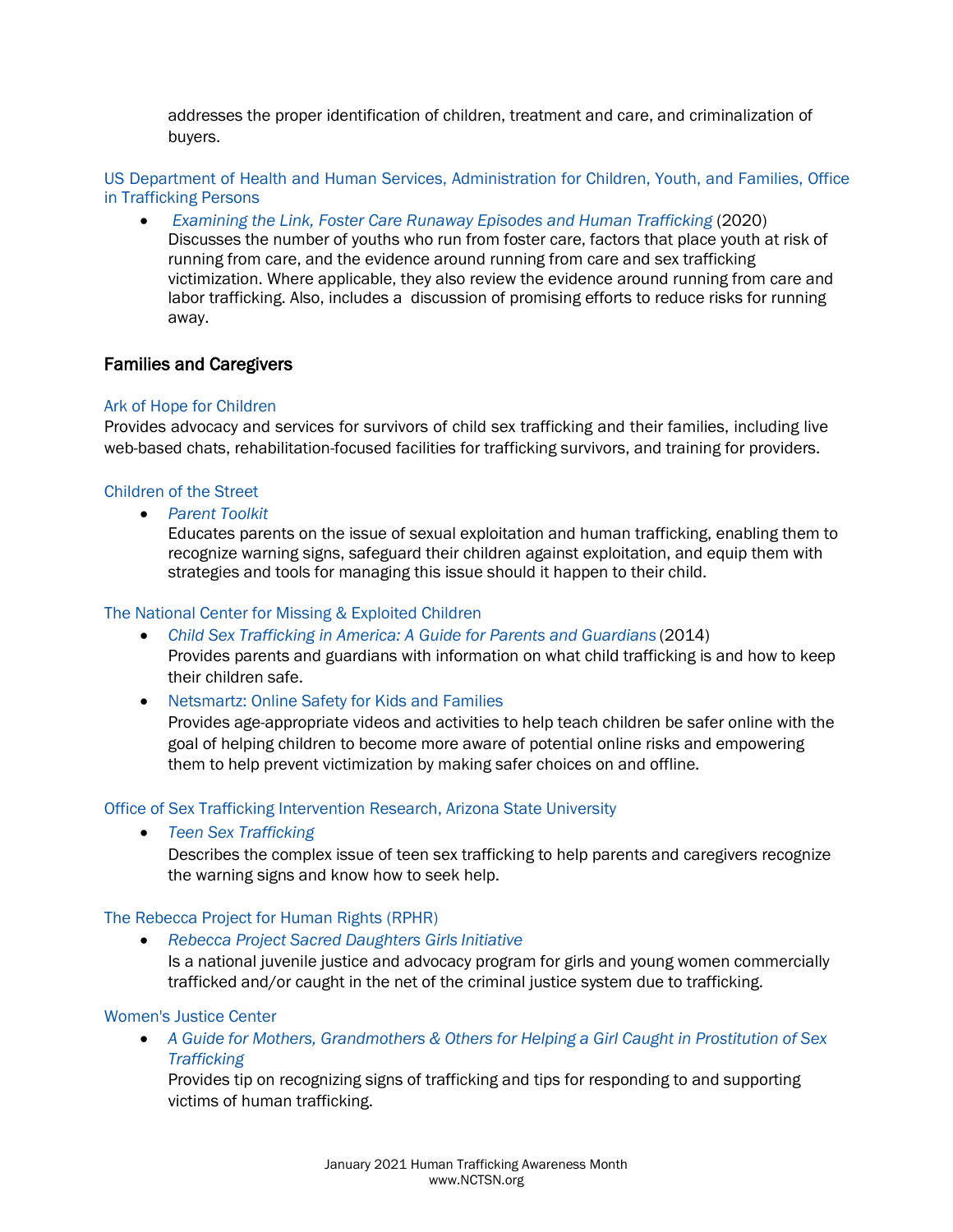# Healthcare Providers

### [American Medical Woman's Association \(AMWA\)](http://www.amwa-doc.org/)

• [Position Paper on the Sex Trafficking of Women and Girls in the United States](https://www.amwa-doc.org/wp-content/uploads/2013/12/AMWA-Position-Paper-on-Human-Sex-Trafficking_May-20141.pdf) (2014) Provides information and recommendations for physicians and other healthcareproviders who may be in a unique position to identify and care for these victims.

# [Alliance to End Slavery and Trafficking \(ATEST\)](http://endslaveryandtrafficking.org/)

Works to end modern-day slavery and human trafficking in the United States and around the world. Members advocate for lasting solutions to labor and sex trafficking, hold perpetrators accountable, ensure justice for victims, and empower survivors with tools for recovery.

### [Ark of Hope for Children](https://arkofhopeforchildren.org/)

Provides advocacy and services for survivors of child sex trafficking and their families, including live web-based chats, rehabilitation-focused facilities for trafficking survivors, and training for providers.

### [CAASE—Chicago Alliance against Sexual Exploitation](http://caase.org/)

Addresses the culture, institutions, and individuals that perpetrate, profit from, or support sexual exploitation. Their work includes prevention, policy reform, community engagement, and legal services. They have developed toolkits and resources for nonprofits, faith-based groups, schools, businesses, feminist groups, and other communities and individuals.

### [Child Welfare Information Gateway](https://www.childwelfare.gov/)

• *[Definitions of Human Trafficking](https://www.childwelfare.gov/topics/systemwide/laws-policies/statutes/definitions-trafficking/)* (2016)

Presents State criminal laws that define human trafficking, including involuntary servitude, forced labor and services, and sex trafficking of minors. Federal definitions of human trafficking and the inclusion of trafficking in civil child abuse definitions also are discussed. Summaries of laws for all States and U.S. territories are included.

#### [Children of the Night](https://www.childrenofthenight.org/)

Provides a home for child prostitutes throughout the United States and is ready and able—through the Children of the Night 24-hour hotline—to rescue these children 24 hours a day.

#### [Coalition to Abolish Slavery and Trafficking](https://www.castla.org/)

Assists persons trafficked for the purpose of forced labor and slavery-related practices and to work toward ending all instances of such violations of human rights.

#### [Courtney's House](http://www.courtneyshouse.org/)

Searches for children who are being forced into prostitution on the streets, in brothels, in strip clubs, private homes, and hotels and brings rescued children into a safe environment. Courtney's House trains community officials and creates awareness of sex trafficking in neighborhoods across the US.

### [Covenant House](https://www.covenanthouse.org/)

Helps homeless kids escape the streets and provides loving care and vital services to homeless, abandoned, abused, trafficked, and exploited youth. Their programs provide youth with a holistic approach to leaving the streets and achieving independence.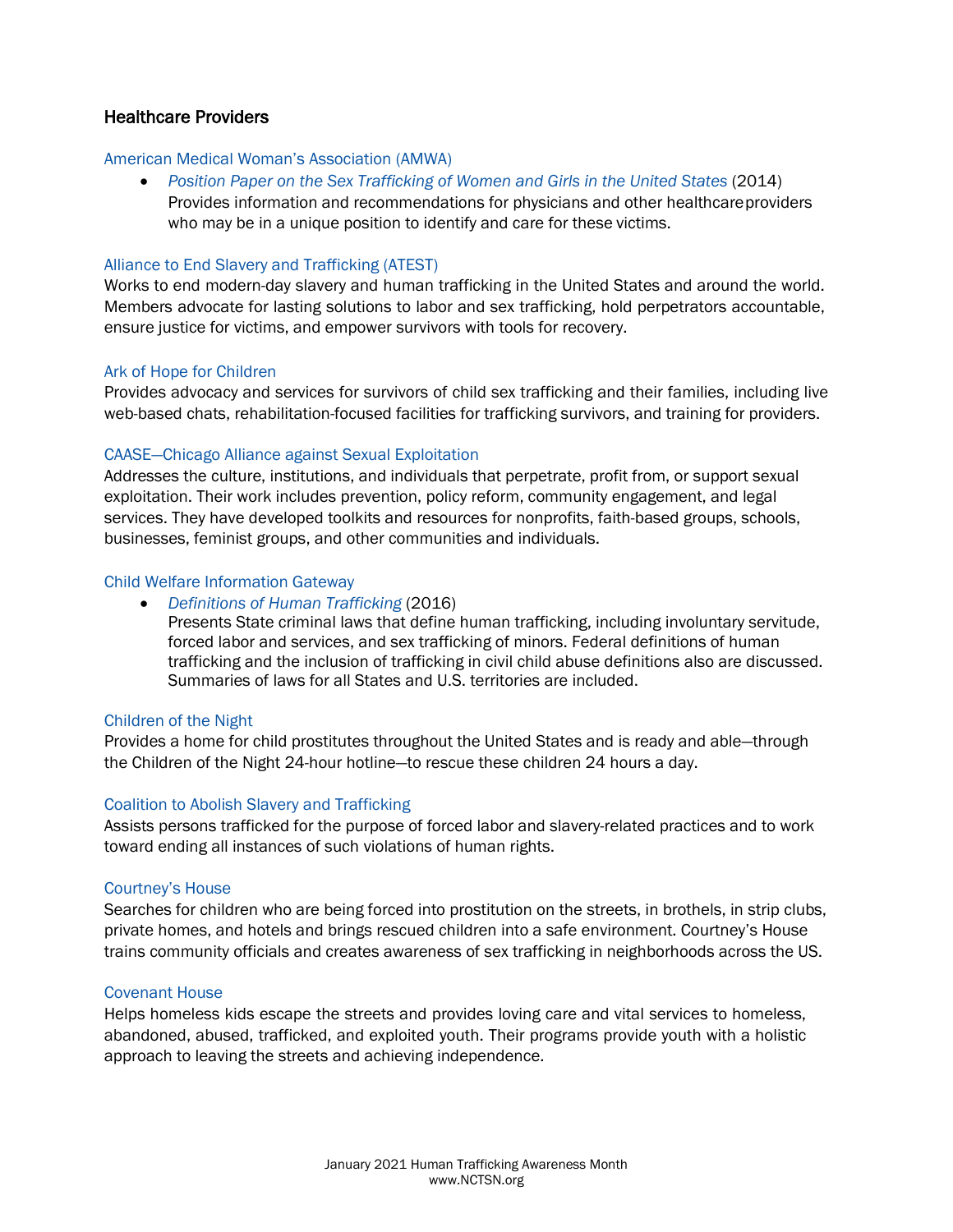### [Department of Homeland Security Blue Campaign](https://www.dhs.gov/blue-campaign)

Combats human trafficking through enhanced public awareness, training, victim assistance, and law enforcement investigations.

#### [ECPAT USA](https://www.ecpatusa.org/)

Works to protect children who are sexually exploited by Americans abroad, children trafficked to the US from other countries, and American children trafficked and exploited within the US.

# **[GEMS](http://www.gems-girls.org/)**

Serves girls and young women in New York state who have experienced commercial sexual exploitation and domestic trafficking by provides young women with empathetic, consistent support, and viable opportunities for positive change.

### HEAL Trafficking – [Health, Education, Advocacy, Linkage](https://healtrafficking.org/)

Offers many resources for all providers, including their Trafficking and Hope for Justice's Protocol Toolkit which is designed to help professionals working in health care settings develop a protocol to respond to potential victims of human trafficking who present to their facility.,

### [International Centre for Missing and Exploited Children](https://www.icmec.org/)

# • *[The Healthcare Response to Human Trafficking](https://training.icmec.org/courses/course-v1:icmec+ICMEC101+2020/about)*

Presents a 5-hour course designed for busy health care professionals and provides a practical approach to recognizing and appropriately responding to suspected trafficking and exploitation. It begins with a general overview of labor and sex trafficking and exploitation and is followed by a description of the trauma-informed, rights-based approach to patient/client care. Course information is supplemented with interactive exercises, group discussions and case examples, focusing attention on typically under-recognized and underserved populations, including boys/men and persons identifying LGBTQ+).

#### [National Academy of Medicine](https://www.nationalacademies.org/)

• *[Confronting Commercial Sexual Exploitation and Sex Trafficking of Minors in theUnited](https://www.nap.edu/catalog/18798/confronting-commercial-sexual-exploitation-and-sex-trafficking-of-minors-in-the-united-states) [States: A Guide for Providers of Victim and Support Services](https://www.nap.edu/catalog/18798/confronting-commercial-sexual-exploitation-and-sex-trafficking-of-minors-in-the-united-states)* (2013) Provides guidance for those caring for victims of CSEC, taken entirely from the original report, Confronting Commercial Sexual Exploitation and Sex Trafficking of Minors in the United States.

#### [MISSSEY: Motivating, Inspiring, Supporting, and Serving Sexually Exploited Youth](https://misssey.org/)

Provides comprehensive services to commercially sexually exploited youth in a safe environment and works for systemic and community change to prevent such exploitation through public awareness, education, and policy development.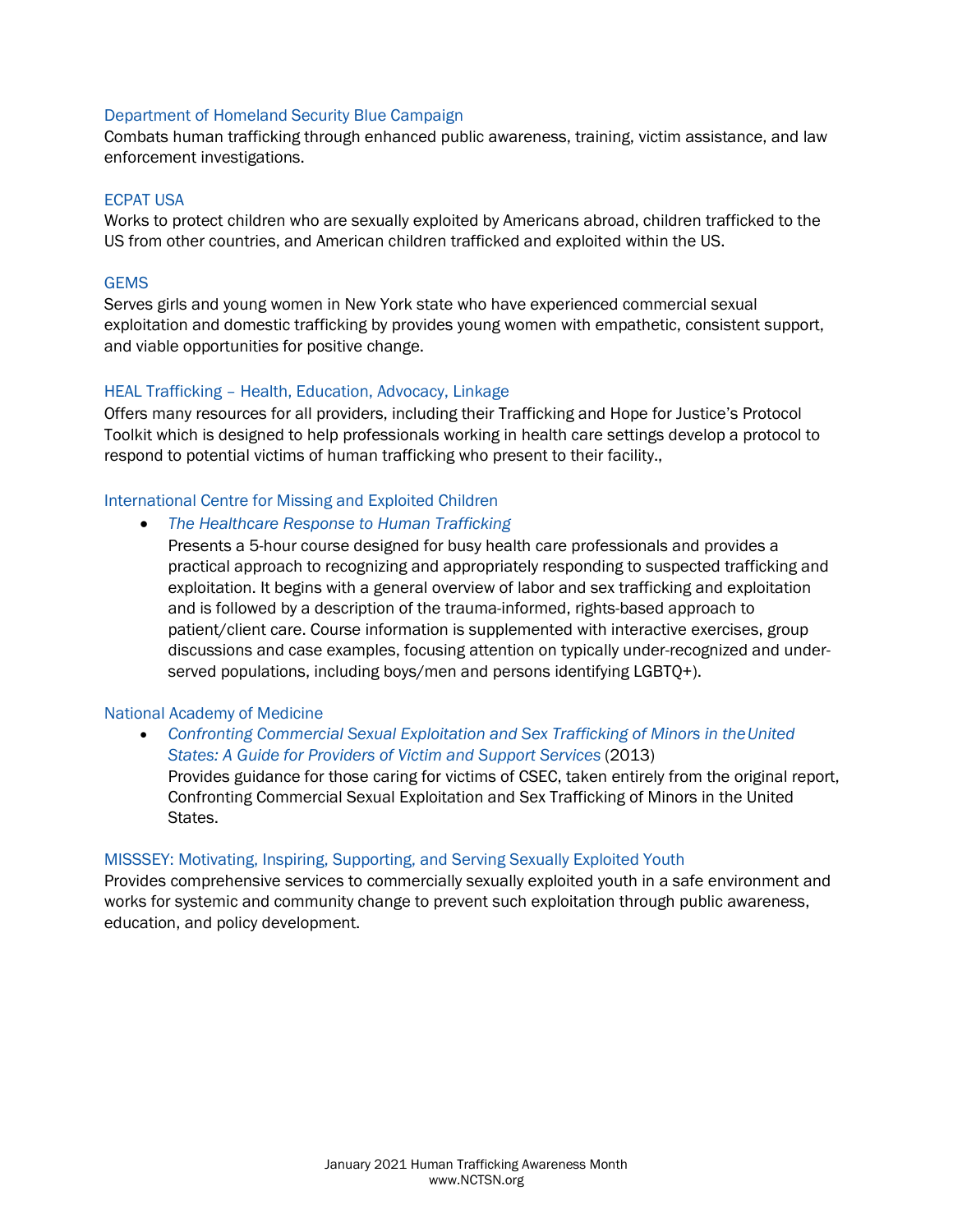### [National Center for Missing and Exploited Children \(NCMEC\)](http://www.missingkids.com/Home)

Serves as the nation's clearinghouse on issues related to missing and sexually exploited children and provides services, resources, and technical assistance to child victims of abduction and sexual exploitation, their families, and the professionals who serve them.

### [Office to Monitor and Combat Trafficking in Persons](http://www.state.gov/j/tip)

Leads the United States' global engagement in the fight against human trafficking, partnering with foreign governments and civil society to develop and implement effective strategies for confronting modern slavery.

#### [Rights 4 Girls](http://www.rights4girls.org/)

Works to ensure that all victims of trafficking can receive the same support systems and opportunities to heal.

### [Support to End Exploitation Now \(SEEN\)](https://www.suffolkcac.org/what-we-do/seen)

Collaborates with more than 35 public and private agencies who believe that only genuine collaboration can yield positive outcomes for exploited youth.

### [Shared Hope International](http://sharedhope.org/)

Strives to prevent the conditions that foster sex trafficking, restore victims of sex slavery, and bring justice to vulnerable women and children and envisions a world passionately opposed to sex trafficking and a committed community restoring survivors to lives of purpose, value, and choice one life at a time.

#### [U.S. Department of Justice](http://www.justice.gov/)

• *[Evaluation of Services for Minors Exposed to Trafficking](https://www.ncjrs.gov/pdffiles1/nij/grants/248578.pdf)* (2015)

Describes young people served by the programs, their service needs, services delivered by the programs, the experiences of young people and staff with the programs, andprograms' efforts to strengthen community response to trafficked youth.

# Justice System Professionals

#### [Center for Court Innovation](http://www.courtinnovation.org/)

• *[Identifying and Responding to Sex Trafficking: A Guide for the](http://www.courtinnovation.org/sites/default/files/documents/DV_SJI_Risk%20Need_.pdf) Courts* Provides judges and court staff with concrete steps to enhance their ability to respond effectively and sensitively to sex trafficking cases.

#### [The Child Trafficking Resource Project](https://thectrp.wordpress.com/)

Seeks to address the disparity between the identification of child trafficking and its actual prevalence by providing resources and training on how to identify and serve trafficked minors.

- *[The Child Trafficking Resource Project: Criminal](https://thectrp.wordpress.com/criminal/) Law*
- *[The Child Trafficking Resource Project: Civil](https://thectrp.wordpress.com/civil-litigation/) Litigation*
- *[The Child Trafficking Resource Project:](https://thectrp.wordpress.com/immigration/) Immigration*
- *[The Child Trafficking Resource Project: Legal Service](https://thectrp.wordpress.com/identification/) Providers*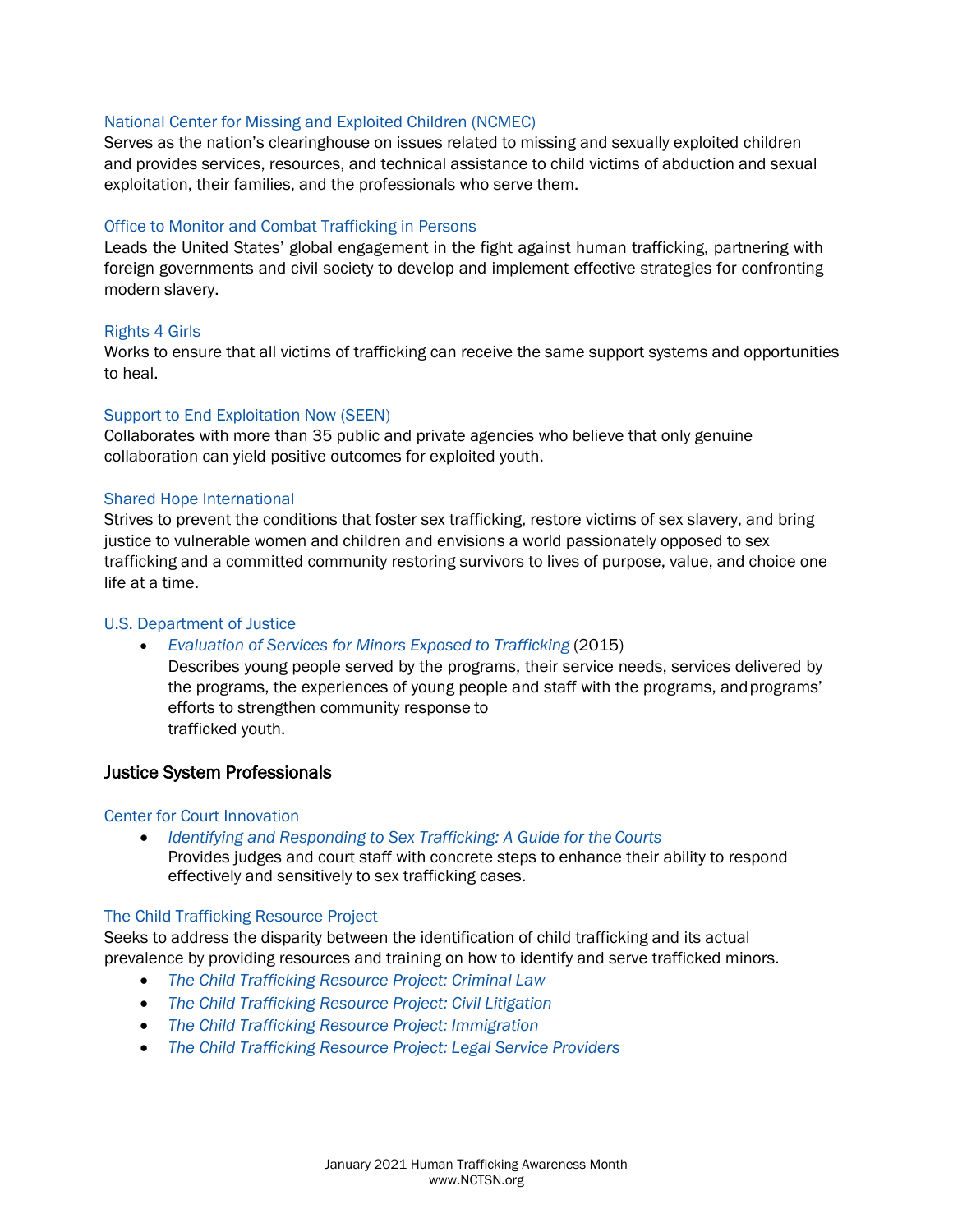### [Human Trafficking and the State Courts](http://www.htcourts.org/) Collaborative

• *[A Guide to Human Trafficking for State](http://www.htcourts.org/guide-chapter1.htm) Courts* Supports the efforts of courts not only in their traditional role of independent adjudicators, but also in their role as justice system and community leaders.

#### [National Council of Juvenile and Family Court Judges](http://www.ncjfcj.org/)

• *[Missing Children, State Care, and Child Sex Trafficking: Engaging the Judiciary in Building a](https://www.ncjfcj.org/publications/missing-children-state-care-and-child-sex-trafficking-engaging-the-judiciary-in-building-a-collaborative-response/)  [Collaborative Response](https://www.ncjfcj.org/publications/missing-children-state-care-and-child-sex-trafficking-engaging-the-judiciary-in-building-a-collaborative-response/)* (2015)

Educates judges about steps to be taken to assist in the location and recovery efforts for children missing from care by ensuring the legal guardians,

social workers, and child advocates within child serving agencies are aware of and engage assistance from the National Center for Missing & Exploited Children on behalf of these endangered missing children.

#### [The US Department of Justice Human Trafficking Prosecution Unit](https://www.justice.gov/crt/human-trafficking-prosecution-unit-htpu)

Works closely with Assistant United States Attorneys (AUSAs) and law enforcement agencies to streamline fast-moving trafficking investigations, ensure consistent application of trafficking statutes, and identify multijurisdictional trafficking networks.

#### [US Laws on Trafficking in Persons](http://www.state.gov/j/tip/laws/)

Provides the tools to combat trafficking in persons both worldwide and domestically.

# Policy Makers

#### [Congressional Research Service](https://crsreports.congress.gov/)

- *[Domestic Human Trafficking Legislation in the 114th Congress](https://fas.org/sgp/crs/misc/R43917.pdf)* (2015) Discusses trafficking in persons issues that have received legislative action or are of significant interest in the 114th Congress.
- [Sex Trafficking of Children in the United States: Overview and Issues for Congress](https://fas.org/sgp/crs/misc/R41878.pdf) (2015) Provides an overview of current laws and issues regarding the sex trafficking of childrenand discusses the federal response to the problem, including services for child victims, funding resources, and data.
- *[Trafficking in Persons: US Policy and Issues for Congress](https://fas.org/sgp/crs/row/RL34317.pdf)* (2013) Focuses on international and domestic human trafficking and US policy responses.

#### [HEAL Trafficking](https://healtrafficking.wordpress.com/)

Works to combat human trafficking and serves as a centralized resource on health for the broader anti-trafficking community. HEALS aim is to bring a public health perspective to multi-system approaches to human trafficking at the local, state, federal, and international levels.

#### [Office to Monitor and Combat Trafficking in Persons](http://www.state.gov/j/tip)

Leads the United States' global engagement against human trafficking, an umbrella term used to describe the activities involved when someone obtains or holds a person in compelled service.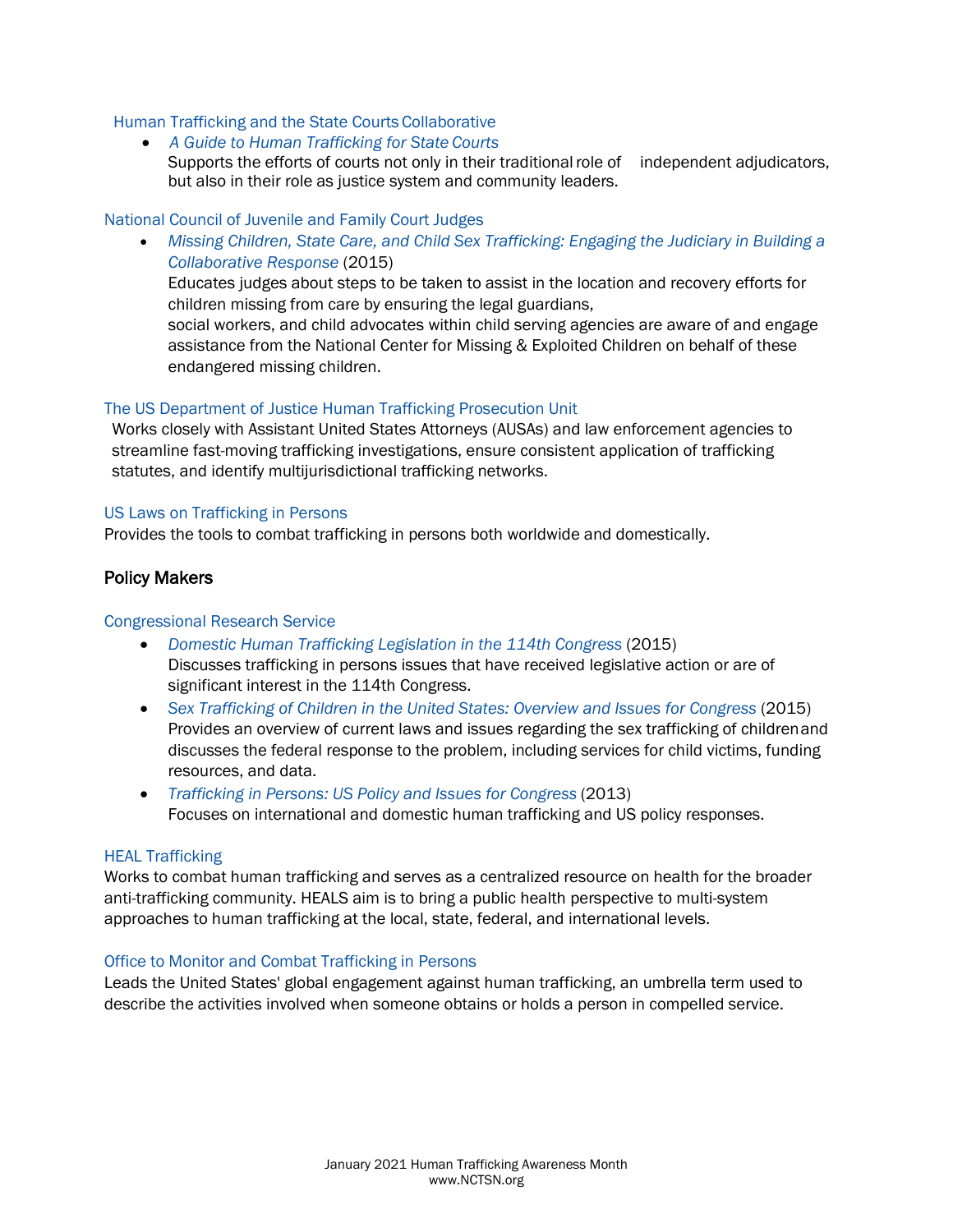# School Personnel

### [National Center on Safe Supportive Learning Environments](https://safesupportivelearning.ed.gov/)

• *[Human Trafficking in American Schools](http://safesupportivelearning.ed.gov/human-trafficking-americas-schools)* (2015) Helps school officials understand how human trafficking impacts schools, recognize the indicators of possible child trafficking, and develop policies, protocols, and partnerships to address and prevent the exploitation of children.

### [Office of Sex Trafficking Intervention Research, Arizona State](https://socialwork.asu.edu/stir) University

• *[Teen Sex Trafficking: A Training Tool for School Educators and Administrators](https://socialwork.asu.edu/sites/default/files/school%20educators%20and%20school%20admin%20brochure.pdf)*

Describes the complex issue of teen sex trafficking to educators and administrators recognize the warning signs and know how to seek help.

### [U.S. Department of Education](http://www.ed.gov/)

• *[Human Trafficking of Children in the United States: A Fact Sheet for](https://www2.ed.gov/about/offices/list/oese/oshs/factsheet.html) Schools* Informs schools about human trafficking, how it can affect schools, potential signs, how to help, and additional resources.

### Survivors

### [Ark of Hope for Children](https://arkofhopeforchildren.org/)

Provides advocacy and services for survivors of child sex trafficking and their families, including live web-based chats, rehabilitation-focused facilities for trafficking survivors, and training for providers.

# [CAST—Coalition to Abolish Slavery and Trafficking](https://castla.org/)

Assists persons trafficked for the purpose of forced labor and slavery-related practices and to work toward ending all instances of such violations of human rights.

#### [Courtney's House](http://www.courtneyshouse.org/)

Searches for children who are being forced into prostitution on the streets, in brothels, in strip clubs, private homes, and hotels and brings rescued children into a safe environment. Courtney's House trains community officials and creates awareness of sex trafficking in neighborhoods across the US.

#### [Covenant House](https://www.covenanthouse.org/)

Helps homeless kids escape the streets and provides loving care and vital services to homeless, abandoned, abused, trafficked, and exploited youth. Their programs provide youth with a holistic approach to leaving the streets and achieving independence.

### [FAIR](http://fairgirls.org/) Girls

Provides emergency response services and compassionate individualized care to both domestic and foreign-born trafficked girls ages 11 to 21 at each of their program locations.

#### **GFMS**

Serves girls and young women in New York state who have experienced commercial sexual exploitation and domestic trafficking by provides young women with empathetic, consistent support, and viable opportunities for positive change.